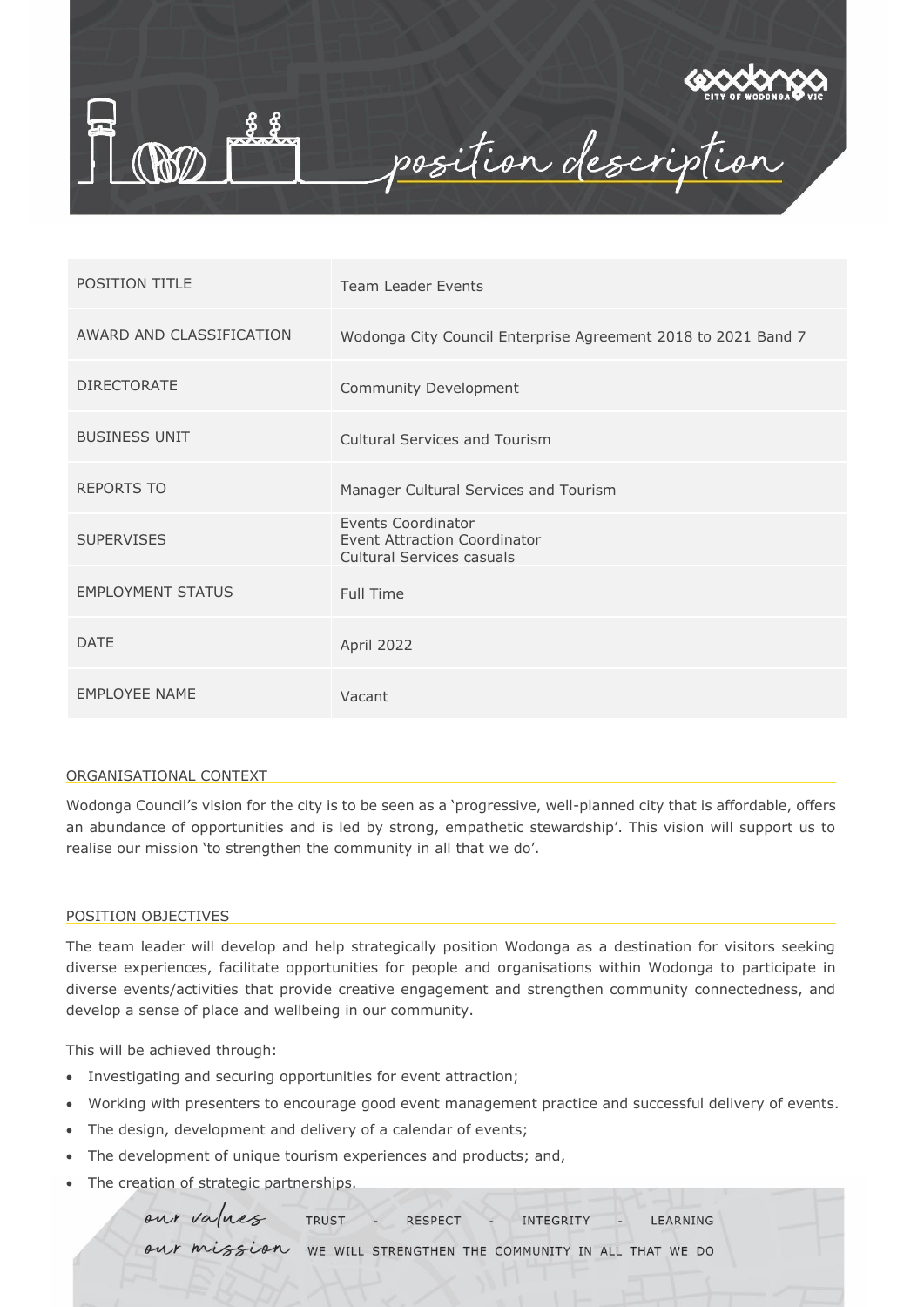# **Duties**

*Events and Event Attraction:*

- Identify local community needs, strengths, opportunities and gaps in the service delivery of events / activities and address accordingly;
- Assess impact of existing Council events, both socially and economically;
- Overseeing the design and delivery of major and minor events within the city;
- Identify event attraction opportunities and liaise with potential event managers and organisations;
- Develop and manage the event attraction funding program and guidelines, including the assessment of event attraction applications;
- Develop event policies and guidelines for the City of Wodonga;
- Ensure the development and support of events projects within Wodonga, whilst working closely with schools, businesses and the community;
- Work with the Cultural Projects Coordinator and Council Business Units to ensure arts/cultural content in events (current and projected);
- Increase awareness of strategic practice and state guidelines applicable to hosting events in the City, eg. Risk management, OH&S, COVID Safe event practices etc;
- Provide advice, advocacy & strategic support to both council and community based event committees & organisations on the strategic development and implementation of events; and
- Ensure activities and programs are achieved within budget and opportunities for increased income generation are maximised.

# *Tourism:*

- Work with the Manager Tourism & Cultural Services and Albury City Council in the delivery of the joint Tourism Partnership Agreement;
- Work with Albury City Council as part of the Visit Albury Wodonga (VAW) team to help deliver the Albury Wodonga Destination Management Plan actions;
- Attend the Murray Regional Tourism tourism manager forums if required.
- Work with the VAW team and Murray Regional Tourism on key tourism campaigns, where appropriate, and coordinate their implementation with regards to Wodonga content.
- Work with other council business units, Albury City VAW team, the community and state resources to effectively promote Wodonga and its programs, attractions, activities and events to visitors, the tourism industry and the wider community;
- Work with the Manager Tourism & Cultural Services and the Economic Development team on the development of tourism product and investment opportunities for Wodonga.

This is a 'hands on' position with manual handling/physical work required. The position also requires some weekend and after hours work.

# **Accountabilities and Extent of Authority**

The position is accountable for:

- The achievement of goals, objectives and policies set by Council Plan, Cultural Services Plan and Destination Management Plan relative to the position;
- The development of events policy and guidelines;
- The Implementation of the Destination Management Plan; and
- The development of policy and guidelines;
- The provision of accurate, timely and meaningful advice to the Manager Cultural Services and Tourism.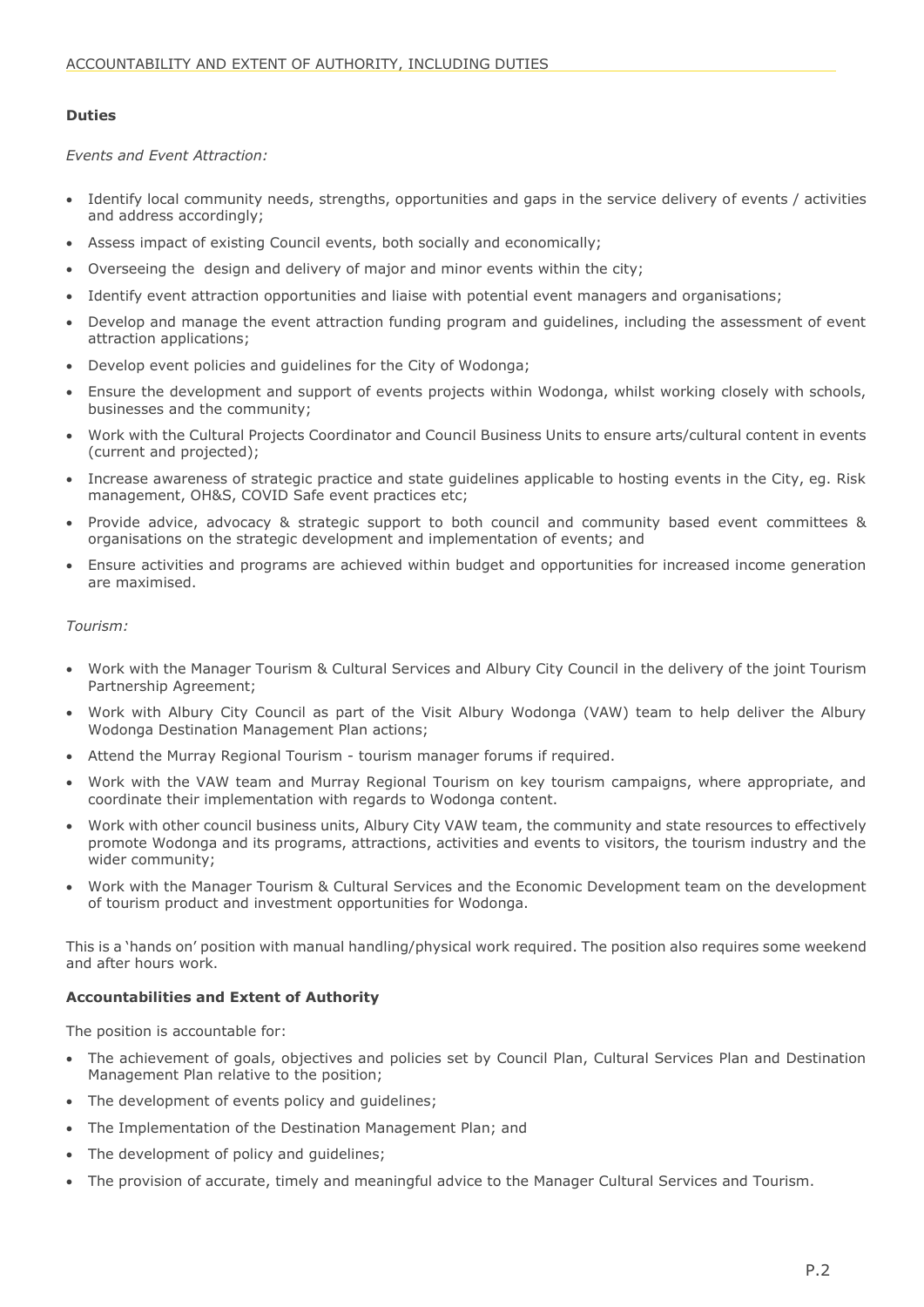#### COUNCIL EMPLOYEE VALUES AND BEHAVIOURS

You are expected to demonstrate the values in your everyday work and your interactions with colleagues and the community.

| Trust     | Talk straight - Say what you mean and mean what you say                                                                  |
|-----------|--------------------------------------------------------------------------------------------------------------------------|
|           | Create transparency - Do not withhold information unnecessarily or inappropriately                                       |
|           | Right wrongs                                                                                                             |
|           | Practice accountability - Take responsibility for results without excuses                                                |
|           | Extend trust - Show a willingness to trust others, even when it involves a measure of risk                               |
| Respect   | Treat other people with courtesy, politeness and kindness, no matter what their position or<br>opinion                   |
|           | Listen first - Seek to understand others before trying to diagnose, influence or prescribe                               |
| Integrity | Tell the truth in an appropriate and helpful manner that does not compromise the<br>organisation's objectives and values |
|           | Keep confidences                                                                                                         |
|           | Do what you say you will do to the best of your ability                                                                  |
|           | Be open about mistakes                                                                                                   |
|           | Speak of those that are absent only in a positive way                                                                    |
| Learning  | Work together and learn from each other                                                                                  |
|           | Continuously improve and innovate                                                                                        |

Be open to change

There is a high degree of responsibility for results – delivery without excuses

## CAPABILITIES AND BEHAVIOURS

Demonstrate competency in each of the 7 capabilities of a Team Leader, according to the People and Performance Framework in Attachment 1, and practice the corresponding behaviours indicated for each capability.

## JUDGEMENT AND DECISION-MAKING SKILLS

- Provide advice and creatively solve problems with the application of well-developed technical knowledge, relevant industry skills and previous experience relating to the responsibilities of the position.
- Make complex decisions and conduct research to resolve issues of a new and unexpected nature.
- Make decisions and solve complex problems as they arise.
- Understand budgets and act within delegation.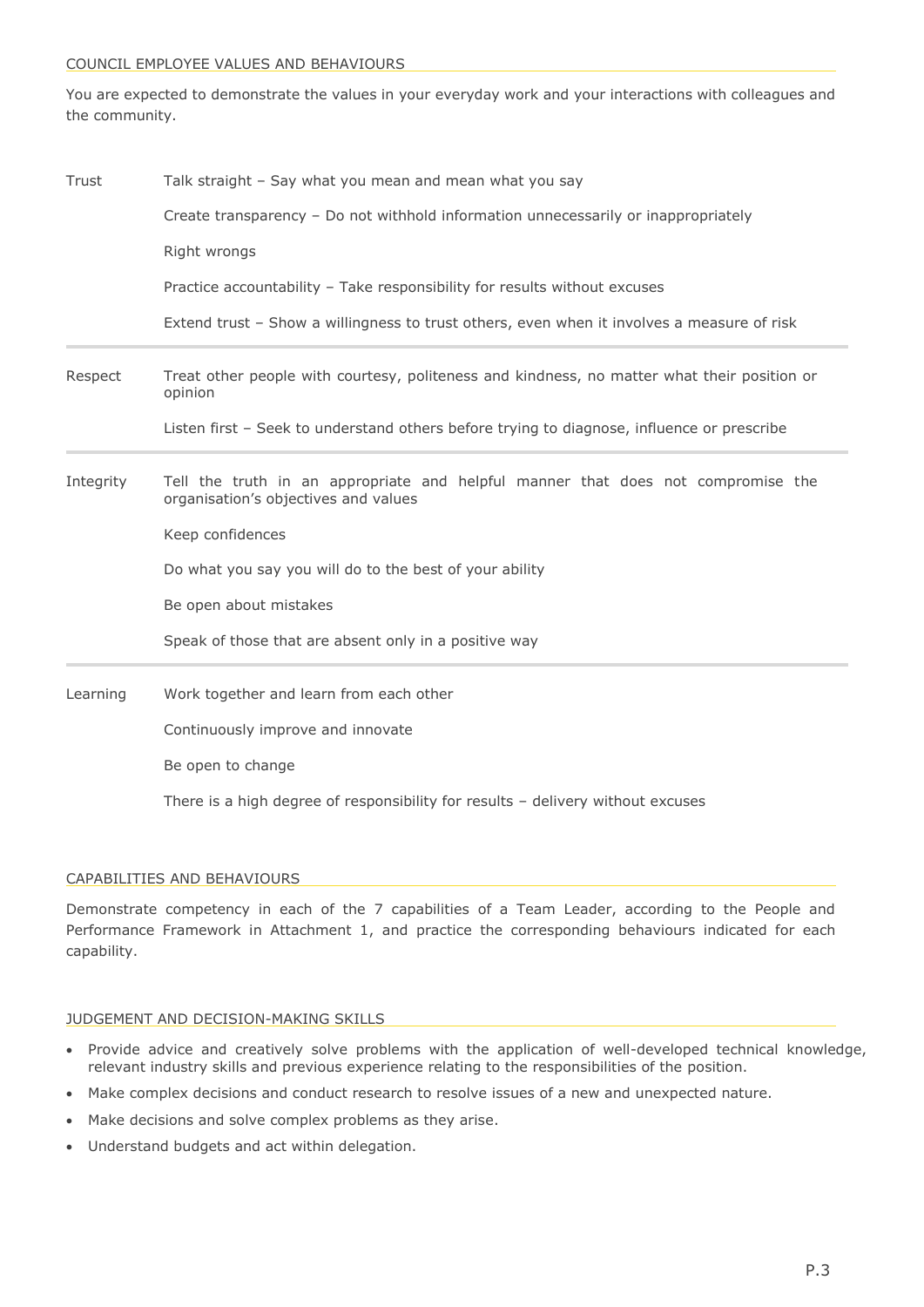## SPECIALIST KNOWLEDGE AND SKILLS

- Broad knowledge of the events industry;
- Broad knowledge of the tourism industry;
- Broad knowledge of relevant funding programs and agencies;
- Broad knowledge of community development processes;
- The ability to research and identify opportunities relevant to events that result in positive community involvement;
- The ability to prepare budgets and maintain budgetary limitations;
- Good understanding of Occupational Health & Safety and Risk Management in relation to events;
- A flexible non-judgmental approach to working with people in a team environment;
- The ability to advise Council and the community on the development and implementation of events;
- The ability to identify and develop events policy and guidelines for recommendation to Council; and
- Public speaking skills to sell Wodonga as a destination and promote / pitch for tourism development and event attraction opportunities.

## MANAGEMENT SKILLS

- Supervise employees to deliver outcomes and achieve individual and team based goals, including by the provision of instruction and training to ensure they can meet the requirements of their position.
- Manage own time effectively and that of other employees to deliver results within a set timeframe and despite conflicting priorities.
- Work autonomously with limited supervision.
- Act professionally and maintain confidentiality.
- Motivate and develop all employees within the area to achieve proactive and positive outcomes for the organisation.
- Demonstrate personal integrity and have no tolerance for fraud or corruption.
- Monitor risk, business continuity, compliance and quality assurance according to organisational and legal requirements.
- Consider risk when making decisions.
- Prioritise at all times the safety and wellbeing of staff, and assist with the implementation of the organisation's OHS risk management systems and wellbeing initiatives.
- Be transparent, and ensure the reporting of hazards, risks and behaviours that contravene organisational or legislative requirements.
- Work effectively under pressure.
- Maintain personal hygiene and meet dress standards set for the position, including to wear any uniform and use any personal protective equipment prescribed for the position and particular work duties.

## INTERPERSONAL SKILLS

- Influence and gain high level cooperation, support and assistance from a range of stakeholders including managers, supervisors, and other agencies and departments.
- Establish professional, productive and trusting relationships across the organization, including the ability to facilitate group discussions and gain consensus on contentious issues.
- Write clear and concise reports and correspondence.
- Apply communication skills including in consultation, conflict resolution, conciliation and change management to assist in the resolution of issues and challenges.
- Work as part of a multi-disciplinary team adding value and innovation to processes, procedures and systems.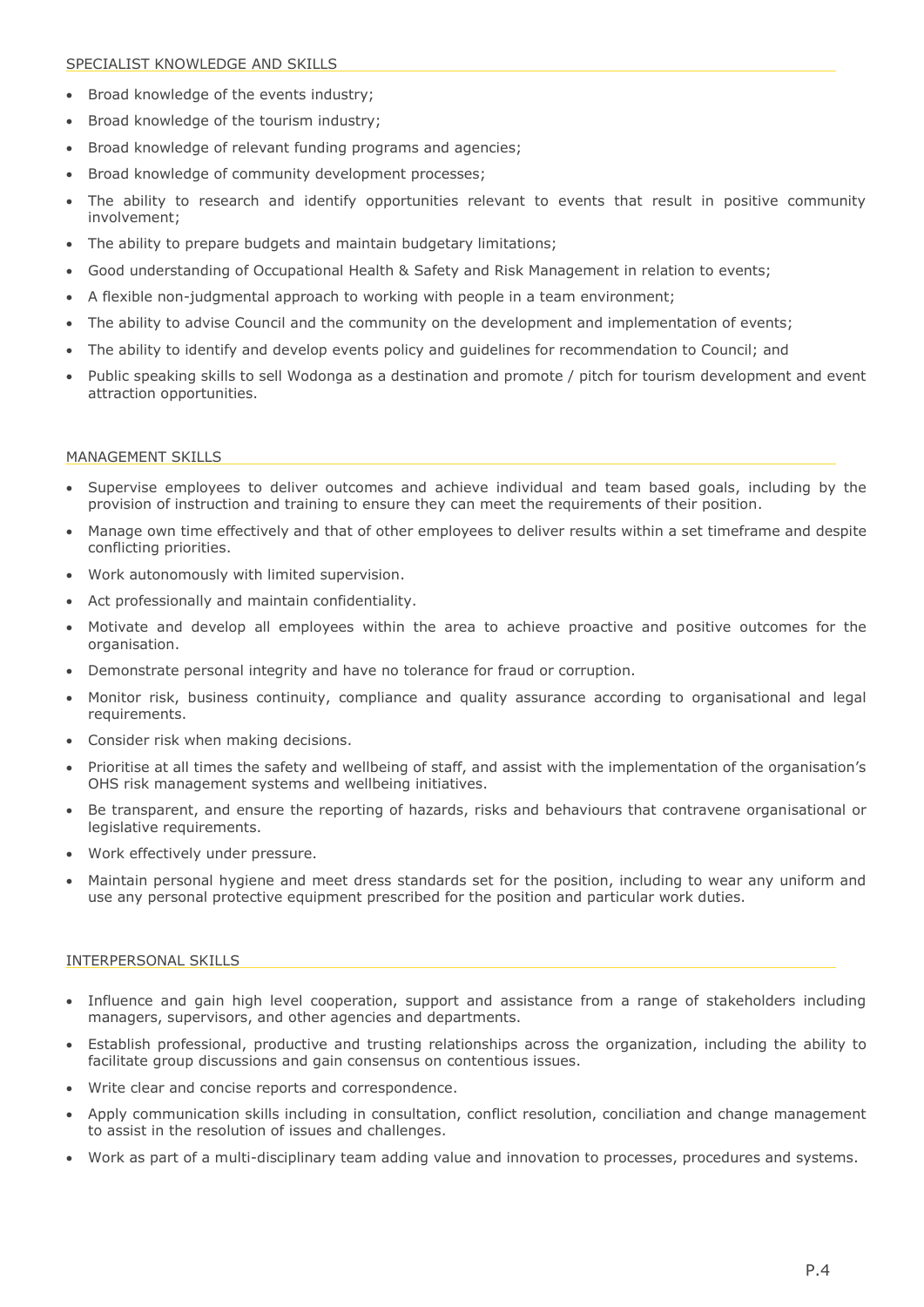Be computer literate, with knowledge and experience with the Microsoft Office suite, and have the ability to quickly learn and adopt other software programs used by the organisation.

# CUSTOMER SERVICE SKILLS

Meet customer service expectations to:

- Be honest, ethical and professional.
- Be helpful and courteous.
- Listen with respect and understand the customer's issues.
- Meet commitments made.
- Keep the customer informed.
- Ensure that the customer understands what is being said.
- Apologise if a mistake is made and attempt to make it right.
- Assist customers with physical, sensory or intellectual disabilities, to achieve equitable access to council services.

#### EMERGENCY MANAGEMENT DUTIES

As and when required, assist in dealing with any emergency situation which affects the operation of the council and/or wellbeing of the community.

#### QUALIFICATIONS AND EXPERIENCE

- Substantial and recent experience in events management.
- Substantial experience in sourcing funding for events programs.
- Several years' experience in tourism promotion and public relations.

## LICENCES AND MANDATORY REQUIREMENTS

- Current Drivers Licence
- National Police Check (required to be supplied by the employee or prospective employee prior to commencement)
- Victorian Working with Children Check (required to be supplied by the employee or prospective employee prior to commencement, and renewed as required)
- Level 2 First Aid Certificate

## EQUAL OPPORTUNITY EMPLOYER

Wodonga Council is an equal opportunity employer. We ensure fair, equitable and non-discriminatory consideration is given to all, regardless of age, sex, disability, marital status, pregnancy, sexual orientation, race, religious beliefs or other protected attribute. We recognise our proactive duty to ensure compliance with equal opportunity and to eliminate all forms of discrimination.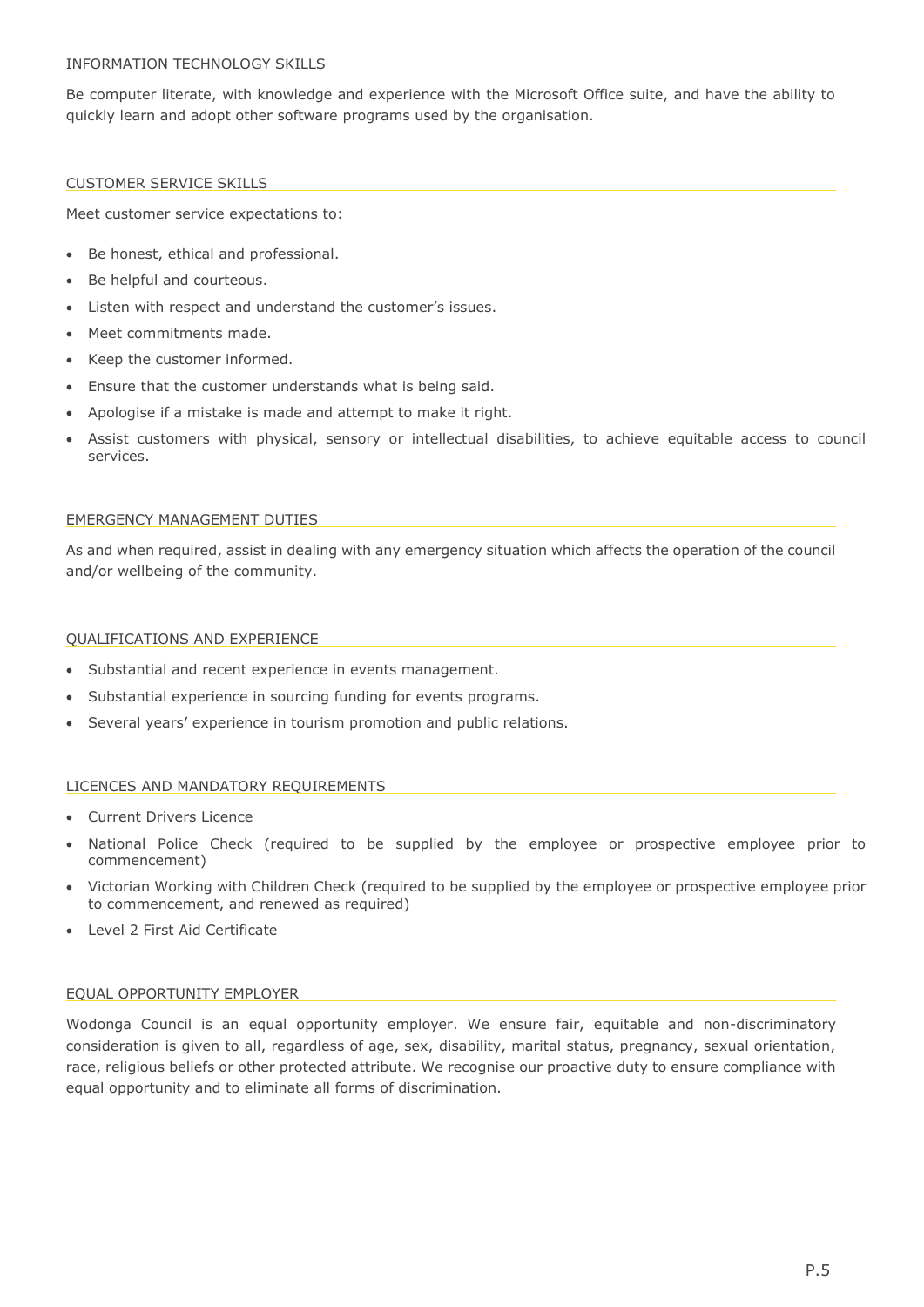For details of the inherent requirements of the job, please see Attachment 2.

# COGNITIVE JOB DEMANDS

The position is required to operate at the Team Leader level and will be required to demonstrate the personal competencies and behaviours detailed in the People and Performance Framework attached. The cognitive demands of the role include:

- Having difficult or uncomfortable conversations.
- Setting clear performance expectations of staff and contractors.
- Working in a professional capacity within a political environment.
- Being willing and able to adapt to change.
- Demonstrating resilience under pressure, and in changing and challenging circumstances.

# KEY SELECTION CRITERIA

- 1. Demonstrated experience in event management; event attraction and tourism.
- 2. Demonstrated high level written and oral communication skills, including ability to write grants, plans, event attraction proposals, and effectively present these to a range of event or tourism stakeholders.
- 3. Demonstrated experience in project management to oversee multiple projects and tasks.
- 4. Experience in building and leading teams and supervising staff.
- 5. Thorough understanding of industry practice and state guidelines regarding Occupational Health and Safety (OH&S), risk and event management practices.

Staff member signature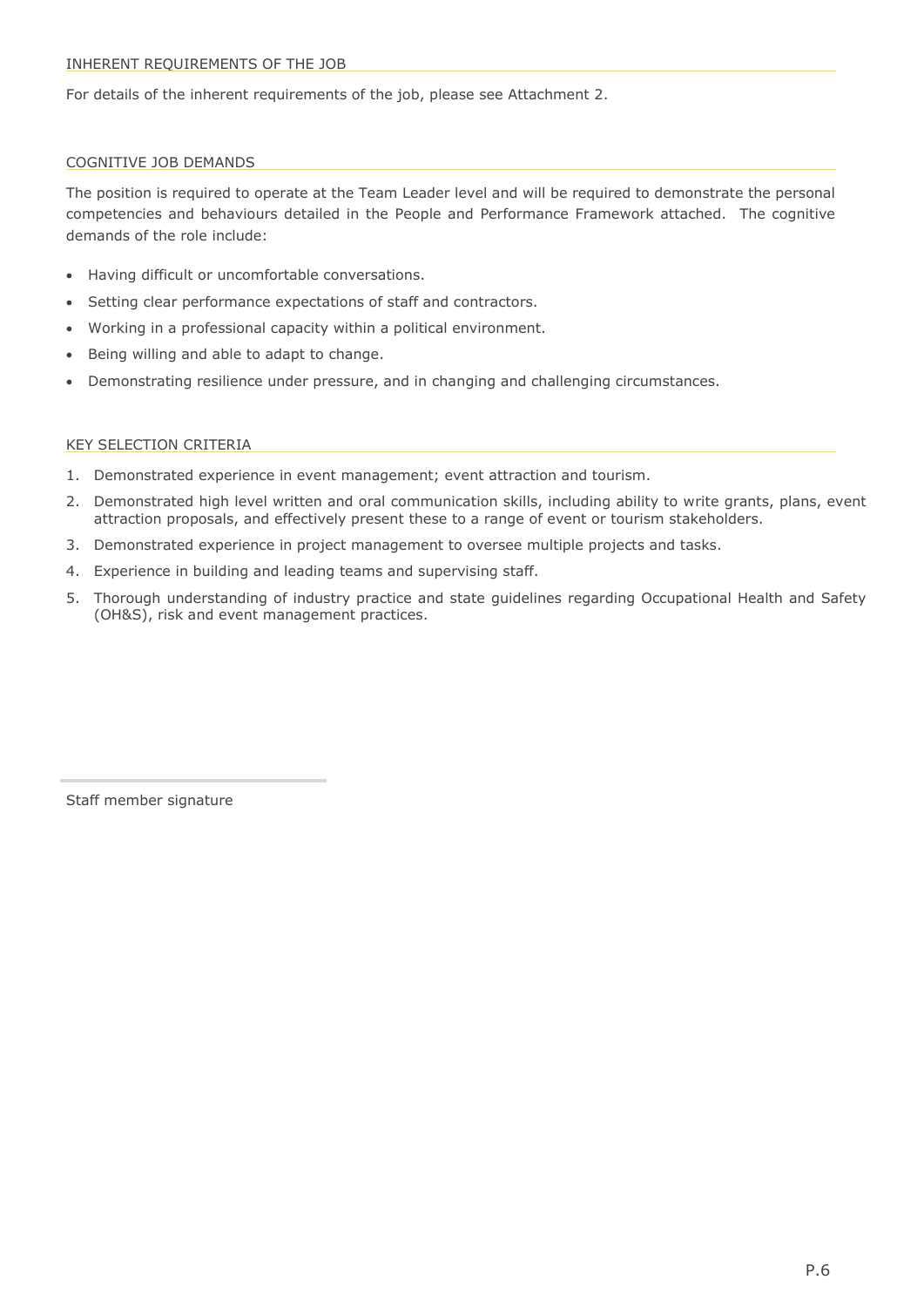People and performance framework

| <b>CUSTOMER SERVICE AND</b><br>COMMUNICATION<br>Understanding and valuing our<br>customer needs to make sure we<br>provide quality customer service. | <b>BUILD AND ENHANCE</b><br><b>RELATIONSHIPS</b><br>Collaborating<br>and working with<br>our people and<br>community. |                                                                            | PLAN, ORGANISE AND DELIVER<br>Performing work to the<br>best of our ability to deliver<br>successful outcomes for our<br>people and community. |  |                                                                                                                                                                                                                                                                                                                                                                                   |
|------------------------------------------------------------------------------------------------------------------------------------------------------|-----------------------------------------------------------------------------------------------------------------------|----------------------------------------------------------------------------|------------------------------------------------------------------------------------------------------------------------------------------------|--|-----------------------------------------------------------------------------------------------------------------------------------------------------------------------------------------------------------------------------------------------------------------------------------------------------------------------------------------------------------------------------------|
| PEOPLE DEVELOPMENT<br><b>FUTURE FOCUS</b><br>Identifying ways we<br>can do better and<br>anticipating future<br>opportunities.                       |                                                                                                                       | Looking after<br>the personal and<br>professional growth<br>of our people. | MANAGE HEALTH AND<br>WELLBEING<br>Recognising the<br>importance of<br>⊘<br>staff health and<br>wellbeing.                                      |  | SAFETY AND RISK<br>MANAGEMENT<br>Prioritising safe and<br>ethical behaviour and<br>decision-making in<br>everything we do.                                                                                                                                                                                                                                                        |
|                                                                                                                                                      |                                                                                                                       |                                                                            | <b>Customer Service and Communication</b>                                                                                                      |  |                                                                                                                                                                                                                                                                                                                                                                                   |
| Understands customer<br>needs and ensures<br>consistency and quality of<br>service<br>service to meet customer<br>expectations.                      |                                                                                                                       | Wodonga Council                                                            |                                                                                                                                                |  | Understands and actively promotes the services and programs offered by<br>Collaborates with internal stakeholders to support the delivery of quality<br>Adapts communication style and message according to the audience<br>Applies creative thinking to deliver services that meet customer expectations<br>Prepares written material that is well-structured and easy to follow |

| <b>Build and Enhance Relationships</b>                                                                                   |                                                                                                                                                                                                                                                                                                                                                                                                                                                                                              |  |  |  |  |  |
|--------------------------------------------------------------------------------------------------------------------------|----------------------------------------------------------------------------------------------------------------------------------------------------------------------------------------------------------------------------------------------------------------------------------------------------------------------------------------------------------------------------------------------------------------------------------------------------------------------------------------------|--|--|--|--|--|
| Supports and encourages<br>teamwork, collaboration and<br>positive relationships<br>between staff and with<br>customers. | Understands the roles of different stakeholders<br>Communicates, influences and negotiates positive outcomes, including<br>across teams and directorates<br>Confidently and respectfully engages in challenging conversations<br>Understands and accepts the value of different views, ideas and ways of<br>$\bullet$<br>working<br>Recognises and rewards the contributions and achievements of others<br>Consults and shares information and ensures others are kept informed of<br>issues |  |  |  |  |  |

| Plan, Organise, Deliver                                                                       |                                                                                                                                                                                                                                                                                                                                                                               |  |  |  |  |
|-----------------------------------------------------------------------------------------------|-------------------------------------------------------------------------------------------------------------------------------------------------------------------------------------------------------------------------------------------------------------------------------------------------------------------------------------------------------------------------------|--|--|--|--|
| Organises and<br>co-ordinates resources to<br>ensure team priorities and<br>outcomes are met. | Demonstrates commitment to quality and drive to achieve results<br>Sets clear and achievable objectives, timelines and priorities for team<br>members<br>Seeks feedback from team, evaluates and recognises risks and opportunities<br>Is action-orientated and demonstrates commitment to following through<br>Demonstrates agility and adaptability as circumstances change |  |  |  |  |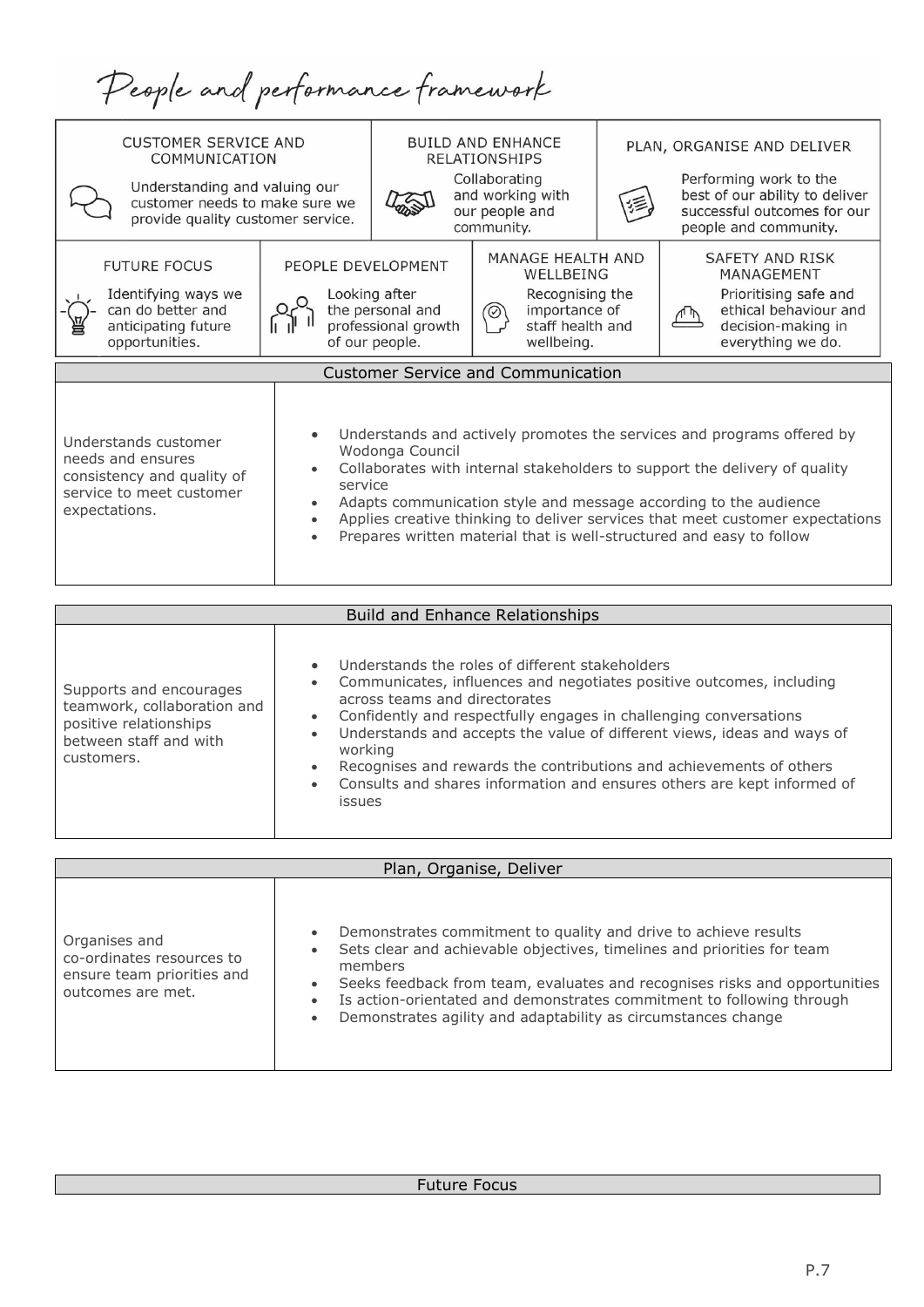| Demonstrates adaptability<br>to change and a strong<br>commitment towards<br>continuous improvement. | Looks to identify best practice solutions<br>$\bullet$<br>Contributes to planning and implementation of new approaches and<br>$\bullet$<br>processes<br>Encourages improvement of workflow, systems and processes<br>$\bullet$<br>Embraces changes and encourages and supports team members to accept<br>$\bullet$<br>and adapt to change<br>Demonstrates ability to manage conflicting demands<br>$\bullet$ |  |  |  |  |
|------------------------------------------------------------------------------------------------------|--------------------------------------------------------------------------------------------------------------------------------------------------------------------------------------------------------------------------------------------------------------------------------------------------------------------------------------------------------------------------------------------------------------|--|--|--|--|
| People Development                                                                                   |                                                                                                                                                                                                                                                                                                                                                                                                              |  |  |  |  |

| Demonstrates commitment<br>to the growth and<br>development of self and<br>others. | Sets clear goals and performance expectations to support council plans<br>$\bullet$<br>Holds self and other team members accountable to goals<br>$\bullet$<br>Identifies opportunities that challenge and encourage development of team<br>$\bullet$<br>members<br>Provides effective coaching and feedback to achieve continuous learning<br>$\bullet$<br>Addresses performance concerns promptly<br>$\bullet$<br>Prioritises working together as a team and encourages active participation<br>$\bullet$<br>of all team members |
|------------------------------------------------------------------------------------|-----------------------------------------------------------------------------------------------------------------------------------------------------------------------------------------------------------------------------------------------------------------------------------------------------------------------------------------------------------------------------------------------------------------------------------------------------------------------------------------------------------------------------------|
|------------------------------------------------------------------------------------|-----------------------------------------------------------------------------------------------------------------------------------------------------------------------------------------------------------------------------------------------------------------------------------------------------------------------------------------------------------------------------------------------------------------------------------------------------------------------------------------------------------------------------------|

| Manage Health and Wellbeing                                   |                                                                                                                                                                                                                                                                                                                                                                                                                                                                                                                                                    |  |  |  |  |
|---------------------------------------------------------------|----------------------------------------------------------------------------------------------------------------------------------------------------------------------------------------------------------------------------------------------------------------------------------------------------------------------------------------------------------------------------------------------------------------------------------------------------------------------------------------------------------------------------------------------------|--|--|--|--|
| Promotes the health and<br>wellbeing of self and the<br>team. | • Is aware of the impact of own behaviour on others and is responsive in<br>adjusting behaviour<br>Demonstrates empathy and notices, interprets, and anticipates team<br>$\bullet$<br>members' concerns and feelings<br>Encourages team members to consider and address health and wellbeing<br>$\bullet$<br>issues proactively<br>Demonstrates confidence and belief in own capabilities<br>$\bullet$<br>Remains calm in the face of pressure and challenge<br>$\bullet$<br>Seeks support and opportunities to debrief when required<br>$\bullet$ |  |  |  |  |

| Safety and Risk Management                                   |                                                                                                                                                                                                                                                                                                                                                                                                                                                                                                                                                                                                                                                                                                                                |  |  |  |  |
|--------------------------------------------------------------|--------------------------------------------------------------------------------------------------------------------------------------------------------------------------------------------------------------------------------------------------------------------------------------------------------------------------------------------------------------------------------------------------------------------------------------------------------------------------------------------------------------------------------------------------------------------------------------------------------------------------------------------------------------------------------------------------------------------------------|--|--|--|--|
| Monitors compliance with<br>integrity and safety<br>systems. | Leads the assessment of hazards and risk, and oversees the<br>$\bullet$<br>implementation of appropriate risk mitigations<br>Ensure safety requirements are being met and appropriately escalates<br>$\bullet$<br>identified hazards and risk<br>Oversees the reporting of, and assists with, the response to safety and<br>$\bullet$<br>integrity issues and incidents<br>Conducts on-the-job training and has regular and timely conversations<br>$\bullet$<br>with the team around safety and integrity obligations and actions<br>Knows the skills, roles and tasks of team and anticipates the limitations of<br>$\bullet$<br>team members<br>Partners with experts in health and safety and risk management<br>$\bullet$ |  |  |  |  |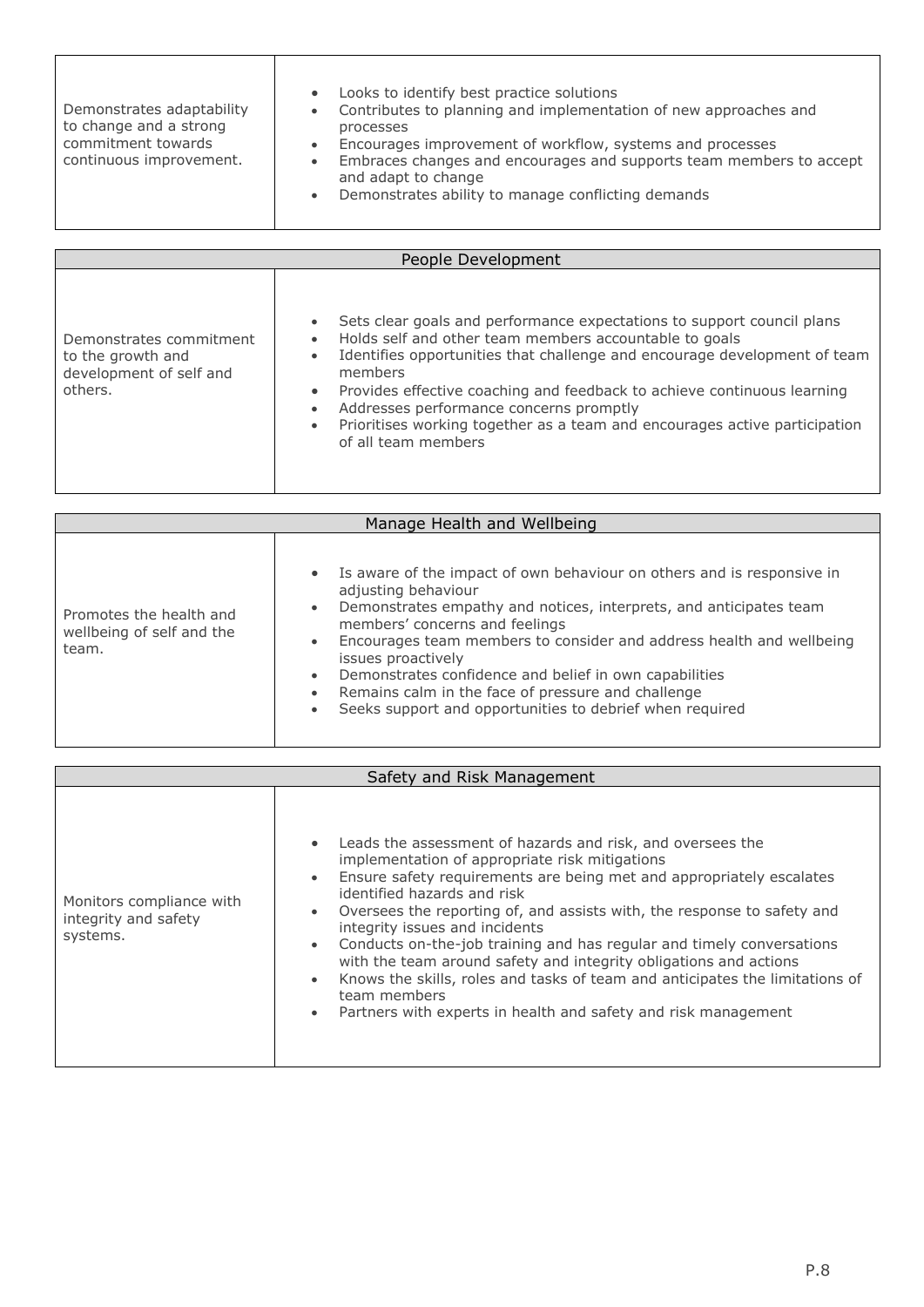| <b>ATTACHMENT 2</b>              |                                        |                                                                                                                    |                                 | <b>FREQUENCY</b>          |               |                  |                           | % OF WORK DAY / TASK |  |
|----------------------------------|----------------------------------------|--------------------------------------------------------------------------------------------------------------------|---------------------------------|---------------------------|---------------|------------------|---------------------------|----------------------|--|
| INHERENT REQUIREMENTS OF THE JOB |                                        |                                                                                                                    | Rare (R)                        |                           | $0 - 5%$      |                  |                           |                      |  |
|                                  |                                        |                                                                                                                    | Occasional (O)                  |                           | $6 - 33%$     |                  |                           |                      |  |
|                                  |                                        | Wodonga Council will provide reasonable adjustments to assist a person with a disability to perform these inherent |                                 | Frequent (F)              |               | 34-66%           |                           |                      |  |
| requirements of the job.         |                                        |                                                                                                                    |                                 | Constant (C)              |               | 67-100%          |                           |                      |  |
| <b>TASK</b>                      | <b>DESCRIPTION</b>                     | <b>INHERENT REQUIREMENTS</b><br><b>DEMAND</b>                                                                      |                                 |                           |               | <b>FREQUENCY</b> |                           |                      |  |
|                                  |                                        |                                                                                                                    |                                 |                           | R.            | $\circ$          | F                         | $\mathsf{C}$         |  |
| Event delivery<br>Event delivery | Event inspection<br>and co-ordination, | Liaison with staff of all levels                                                                                   | Sitting                         |                           |               |                  | $\boldsymbol{\mathsf{X}}$ |                      |  |
|                                  | including manual                       | Liaison with external networks, building relationships<br>$\bullet$                                                | Standing<br>Walking             |                           |               |                  | X<br>$\times$             |                      |  |
|                                  | set up                                 | Attending sites of external agencies<br>$\bullet$                                                                  | Lifting up to 10kg              |                           |               |                  | $\mathsf X$               |                      |  |
|                                  | Event inspection<br>and co-ordination, | • Attending committee meetings                                                                                     | Lifting up to 20kg              |                           |               | X                |                           |                      |  |
|                                  | including manual                       |                                                                                                                    | Carrying                        |                           |               | $\mathsf X$      |                           |                      |  |
|                                  | set up                                 | Working in collaboration with external agencies<br>Driving company vehicles<br>$\bullet$                           | Pushing                         |                           |               | $\times$         |                           |                      |  |
|                                  |                                        |                                                                                                                    | Pulling                         |                           |               | $\times$         |                           |                      |  |
|                                  |                                        | Event set up<br>$\bullet$                                                                                          | Bending                         |                           |               | X                |                           |                      |  |
|                                  |                                        | Visual inspection                                                                                                  | Reaching                        |                           |               | $\times$         |                           |                      |  |
|                                  |                                        | Phone use<br>$\bullet$                                                                                             | Fine motor                      |                           |               | X                |                           |                      |  |
|                                  |                                        |                                                                                                                    |                                 | Handwriting notes         | Neck postures |                  |                           |                      |  |
|                                  |                                        | Liaison with staff of all levels                                                                                   | Providing / accepting           |                           |               |                  | $\times$                  |                      |  |
|                                  |                                        | Liaison with external networks, building relationships<br>$\bullet$                                                | instructions                    |                           |               |                  |                           |                      |  |
|                                  |                                        | Attending sites of external agencies                                                                               | Sustained concentration         |                           |               |                  |                           | $\chi$               |  |
|                                  |                                        |                                                                                                                    | Decision making                 |                           |               |                  | $\times$<br>$\times$      |                      |  |
|                                  |                                        | Attending committee meetings<br>$\bullet$                                                                          | Intermediate problem<br>solving |                           |               |                  |                           |                      |  |
|                                  |                                        | Working in collaboration with external agencies                                                                    | Interaction with others         |                           |               |                  |                           | $\mathsf{X}$         |  |
|                                  |                                        |                                                                                                                    | Driving company vehicles        | Exposure to confrontation |               |                  |                           | $\chi$               |  |
|                                  |                                        | Event set up<br>$\bullet$                                                                                          | Respond to change               |                           |               |                  | $\times$                  |                      |  |
|                                  |                                        | Visual inspection                                                                                                  | Prioritisation                  |                           |               |                  | $\times$                  |                      |  |
|                                  |                                        |                                                                                                                    | Phone use<br>$\bullet$          | Supervision of others     |               |                  |                           | X                    |  |
|                                  |                                        | Handwriting notes                                                                                                  |                                 |                           |               |                  |                           |                      |  |